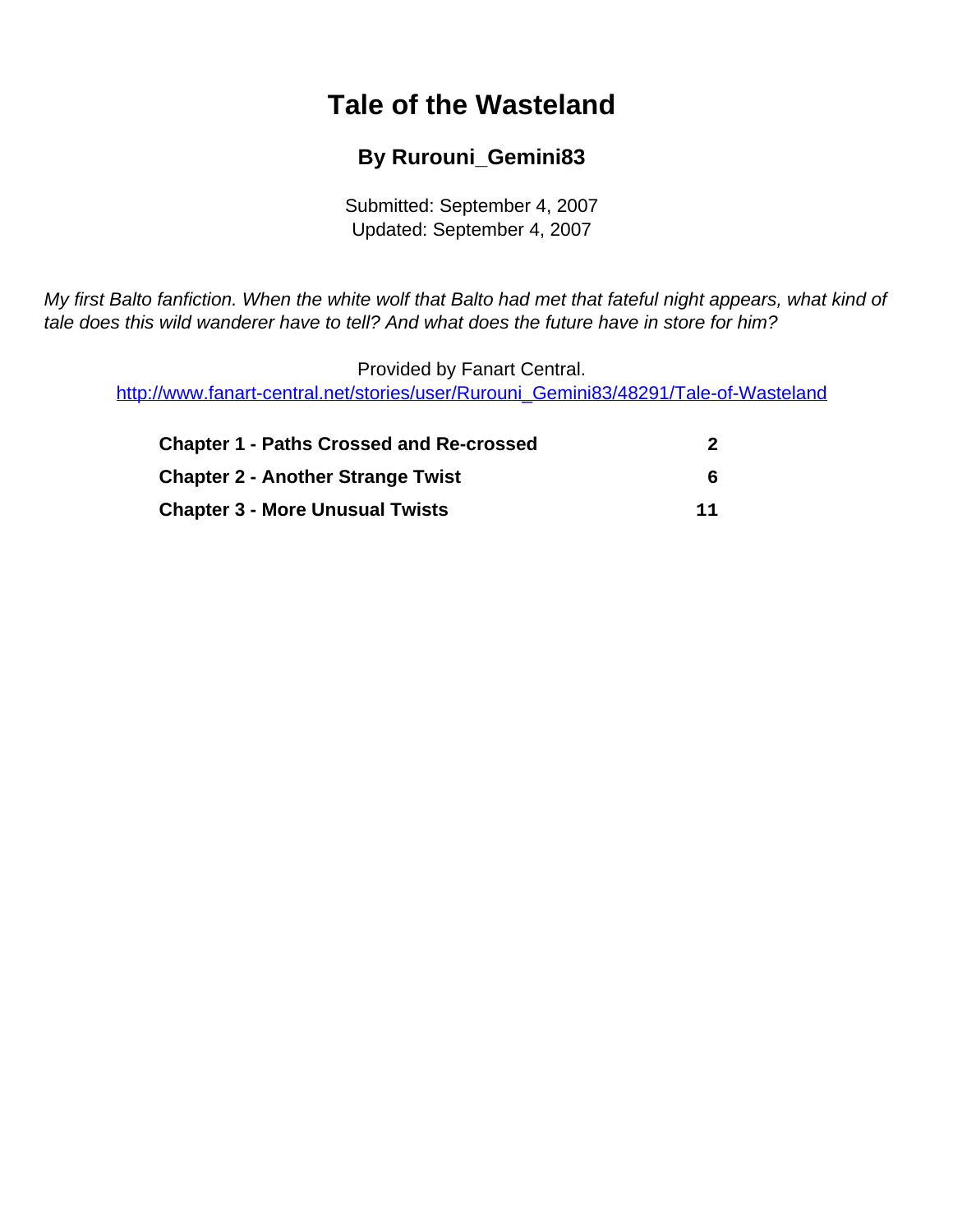### **1 - Paths Crossed and Re-crossed**

<span id="page-1-0"></span>Tale of the Wasteland

#### Chapter One: Paths Crossed and Re-crossed

His name was Frost. He knew this much, at least. A loner was what he was; having had no pack since the last one he'd been a part of had been destroyed. Winter had come early this year, that much was certain, as he wandered through the icy days and nights alone. Then, one rough, wintry night, his path was crossed with that of a wolf-dog. The fellow was at the bottom of a ravine, weeping softly at some perceived failure on his part, at least until he noticed him standing there, and looked up; his sorrow mixed with some fear. But all Frost could think to do, at that point, was howl and try to offer some wordless encouragement to the young mixed-breed. At first, it had the opposite effect on the young stranger....He, at first, laid his head back down, and turned it away, so that his ashamed gaze was not on him. Then, the mixed-breed's ears pricked, and he slowly stood and looked up at the sheer ravine behind him; almost as though trying to gauge how much strength he was going to need in order to climb it. Then the younger canine placed a paw into one of Frost's pawprints, tilted his head back, and howled strongly. Up until this point, Frost had been walking away, thinking that there wasn't any more he could do; pausing when he heard the wolf-dog's howl. At this, Frost hid a smile.

"So he has the courage to embrace it, after all." Frost mused, as he returned to stand in front of the other, and they both howled; their song of triumph sending chills down the backs of those who were able to hear it......

#### **Winter of 1929: Nome, Alaska**

Balto roused up from sound sleep with a start. In his mind's eye, he could still see the powerful form of the white wolf he'd met, almost four years earlier.

"I haven't thought of him even once in these four years since my return here that night with the medicine. I wonder if he's even still alive?" Balto mused, then turned his head and gazed softly at his mate. She slept peacefully beside him, her chin delicately balanced on his left forepaw, and the rest of her body was curled up against him. Once again, her belly was swollen with new life; she was only a week or so away from delivering her newest litter of puppies, and they couldn't be more excited at the prospect. "I wonder how many there will be, this time? And if one of them proves to be more wolf than dog?" Balto wondered, as he slowly got up, trying not to wake Jenna by doing so. She sighed sleepily as he gently removed his paw from under her chin, and she smiled when he pulled a blanket over her in a loving effort to keep her as warm and comfortable as possible.

"I'll be back in a little while, Jenna." Balto whispered, before nuzzling her cheek, and then going outside for a walk. It was still fairly early in the morning, so not too many people were out and about. There were even fewer dogs wandering around, as well; he could only guess that most of them were still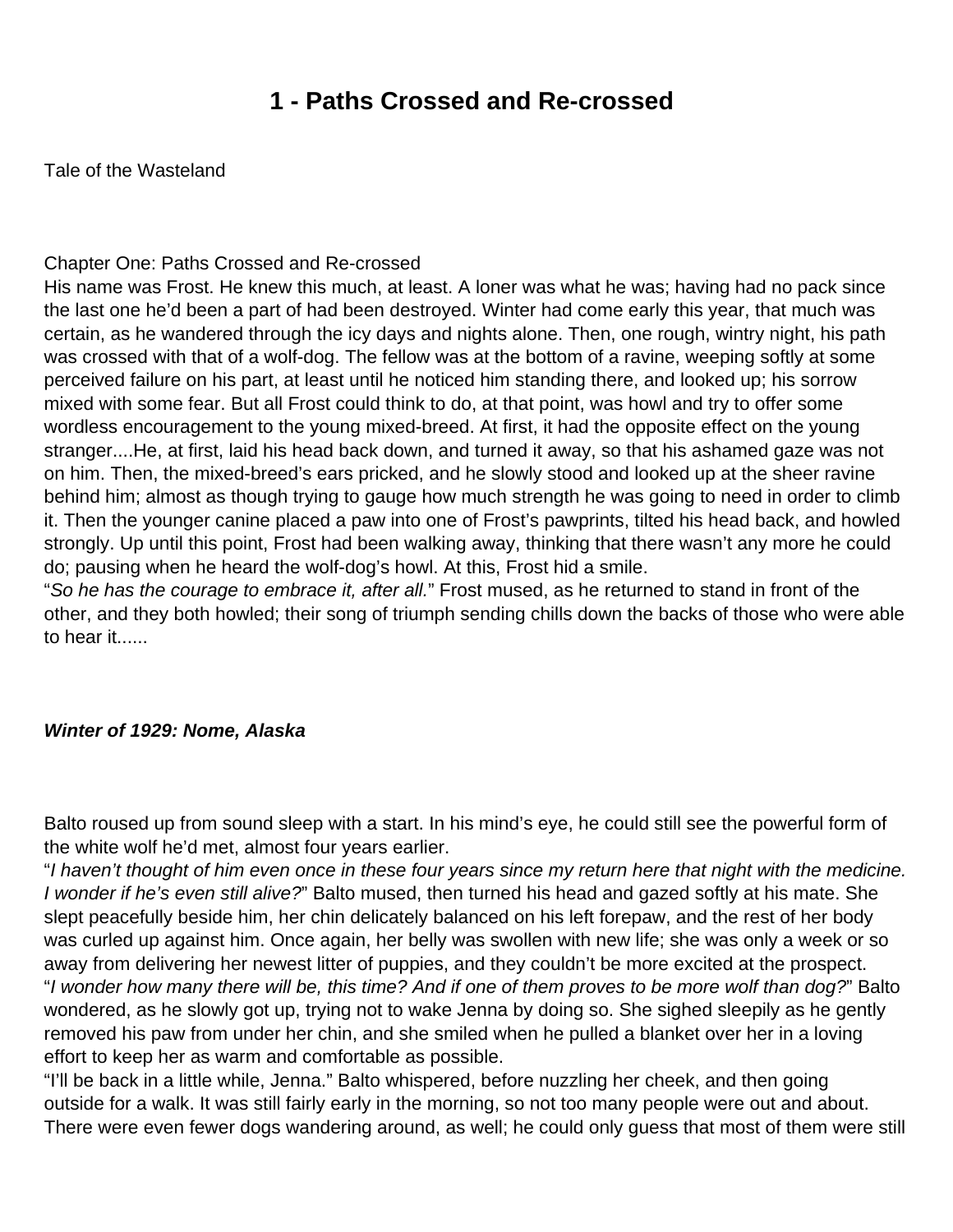asleep in the boiler room.

"Mornin' Dad." a voice called, making Balto turn, and smile.

"Good morning, Kodi. What're you doing up so early?" Balto asked, getting a somewhat sheepish grin from his son as a response.

"Well.....just taking a walk....and giving Dusty some space, as well." Kodi replied, getting a nod of understanding from his sire.

"That's right. She's also about a week away, isn't she?" Balto murmured, thoughtfully; grinning when he saw what would have been a blush appear on Kodi's face, had he been human.

"Uh....yeah....and she STILL isn't happy about it. She'd threatened to kill me if I ever even <u>look</u> at her when she's in heat again." Kodi muttered, giving his father a deadpan look when Balto snickered at his expense.

"I see...." Balto murmured, allowing some silence to come, and giving his son a chance to collect himself again before saying anything else.

"Why're you up so early, Dad? Did Mom kick you out?" Kodi asked, jokingly, as his father quietly laughed.

"No. She's actually very happy with the prospect of being a mother again, and is looking forward to it. I, on the other hand, can only hope that my ears and tail don't get used as chew-toys this time around." Balto replied, giving Kodi a meaningful look that made the younger dog squirm a bit.

"Uh...eheh....Right...." Kodi said, with an embarrassed grin, as they both trotted out of town and headed towards the wrecked fishing boat that had once been Balto's home.

vvvvvvvvvvvvvvvvvvvvv(divider)

The snow crunching underfoot was the only sound he could hear, at this point. Nothing else seemed to matter, so long as he kept moving. He didn't even seem to care that his paws were leaving a blood trail behind him; lacerated pads bleeding from deep cuts that the ice had inflicted. His proud head was down; so much so that his nose almost touched the snow beneath him. He was, in no uncertain terms, completely exhausted.

"Well, Frost, it looks like this might be it. If anything comes upon me, I won't have the strength to fight it." the wolf somberly mused, vaguely aware when something crested the hill in front of him, and growled menacingly.

"What're you doing here, wolf?" a male voice asked, prompting Frost to slowly and laboriously lift his head and look at the speaker. A large black and white Malamute stood before him; piercing blue eyes narrowed as he barred the way into what appeared to be a human town.

"Why do you wish to know, dog?" Frost retorted, quietly, as he braced himself for the fight he could sense was coming.

"Feh. It's bad enough that this town has accepted that mutt, Balto; now I have to live on the edge of it, and listen to them sing his praises to the skies....Quite sickening, actually." the Malamute snarled. It was then that a slight smirk crossed Frost's features.

"I see. You must be the dog known as 'Steele'. The one who had been the best lead dog in all of Nome, until Balto came around. Your ego took quite a blow, didn't it?" Frost stated, appearing nonchalant to the disgraced sled-dog, but was actually preparing himself for a fight.

"Shut up, you worthless bastard!" Steele roared, before flying at the white wolf; his jaws seeking the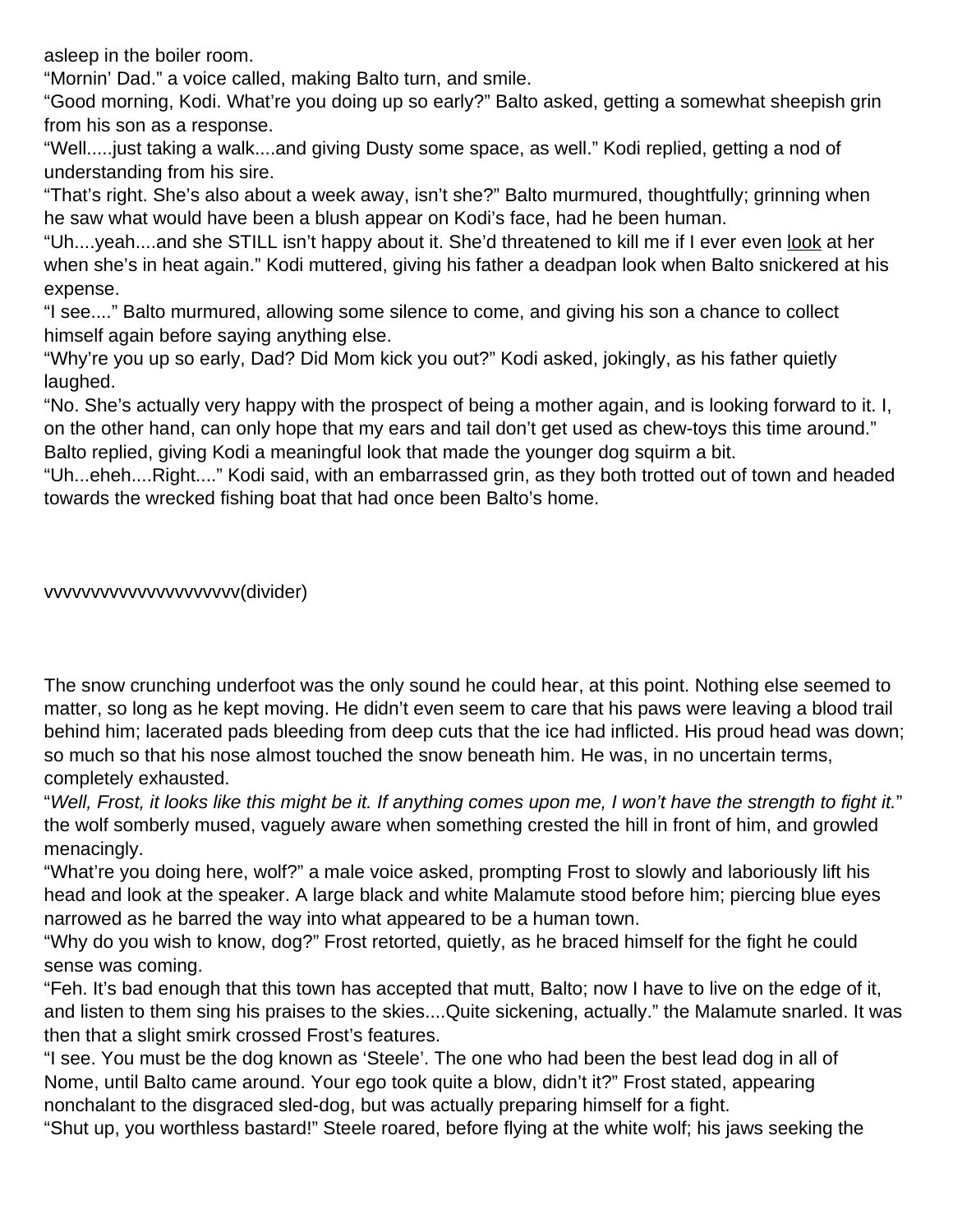other's throat. With a mighty effort, Frost leaped to one side, and jerked his neck out of the angry dog's reach. Then, almost expertly, Frost snagged Steele's collar in his teeth, and threw the snarling canine headlong into a snowdrift.

"Unless you want to injure your ego any further, dog, do not do that again." Frost growled, watching with narrowed eyes as Steele climbed out of the snow, and glared daggers into his pure white pelt. It was a look Frost promptly ignored, as he slowly made his way into town; not knowing why exactly he was doing this, but sensing that some help could be had here.

"I can only hope I find it." Frost mused, as he cautiously walked down the main street.

vvvvvvvvvvvvvvvvv(divider)

Kodi and his father had both known, right from the moment that they'd heard Steele's enraged snarls, that something was up. They now raced to the scene, the snow under their paws flying up in a fine white mist behind them. However, they stopped short when they came upon an unusual sight; there, walking slowly towards them, was a huge male wolf! His proud head was lowered in fatigue, and his eyes, though wary, showed clearly the pain and sorrow he carried within him.

"I don't believe it! It's him! It's the wolf I saw that night, four years ago!" Balto thought, as the wolf became aware of their presences, and looked directly at them.

"So, we meet again." the wolf murmured, seeming to also share Balto's feelings of irony at the strange situation they now found themselves in.

"Yeah.....But what are you doing here? Why did you come here?" Balto asked.

"I don't know what brought me here, exactly.....When you have nowhere else to go, your paws can take you just about anywhere." the wolf stated, almost casually; smiling slightly when he noticed the curious looks he was getting from Kodi.

"Speaking of paws; yours' are bleeding pretty badly. Did you run all the way here?" Kodi questioned, knowing from experience just how much distance the white wolf had to have covered before arriving there with paws that badly cut. The wolf regarded him for a moment, then nodded.

"Most of the way, yes. Until recently, I was staying the winter with a pack near the mountains. I guess I outstayed my welcome, and the new alpha male elected to send me on my way." the wolf quietly said, then added, with a slight smirk, "And I have the many bumps and bruises to prove it."

"I see.....Come on. The least we can do is offer you some shelter for the night." Balto stated, as he turned to head back in the direction he and Kodi had come from.

"Thank you." the wolf murmured, gratefully.

"Don't mention it." Balto replied, then added, out of curiosity, "By the way, what do you call yourself?" "Frost....At least, that was the name I was given." the wolf replied, as he followed the pair to the old trawler; sighing somewhat in relief when they arrived inside, and he was finally able to sit down.

"Your name suits you well, since our paths first crossed in a snowstorm." Balto murmured, getting a slight nod from Frost in agreement.

"Hey, Dad, I'm going to go back and get something to treat Frost's paws, okay?" Kodi asked, before trotting briskly back into town.

"Hopefully the humans here won't get the wrong idea." Frost muttered, as he watched the younger canine go.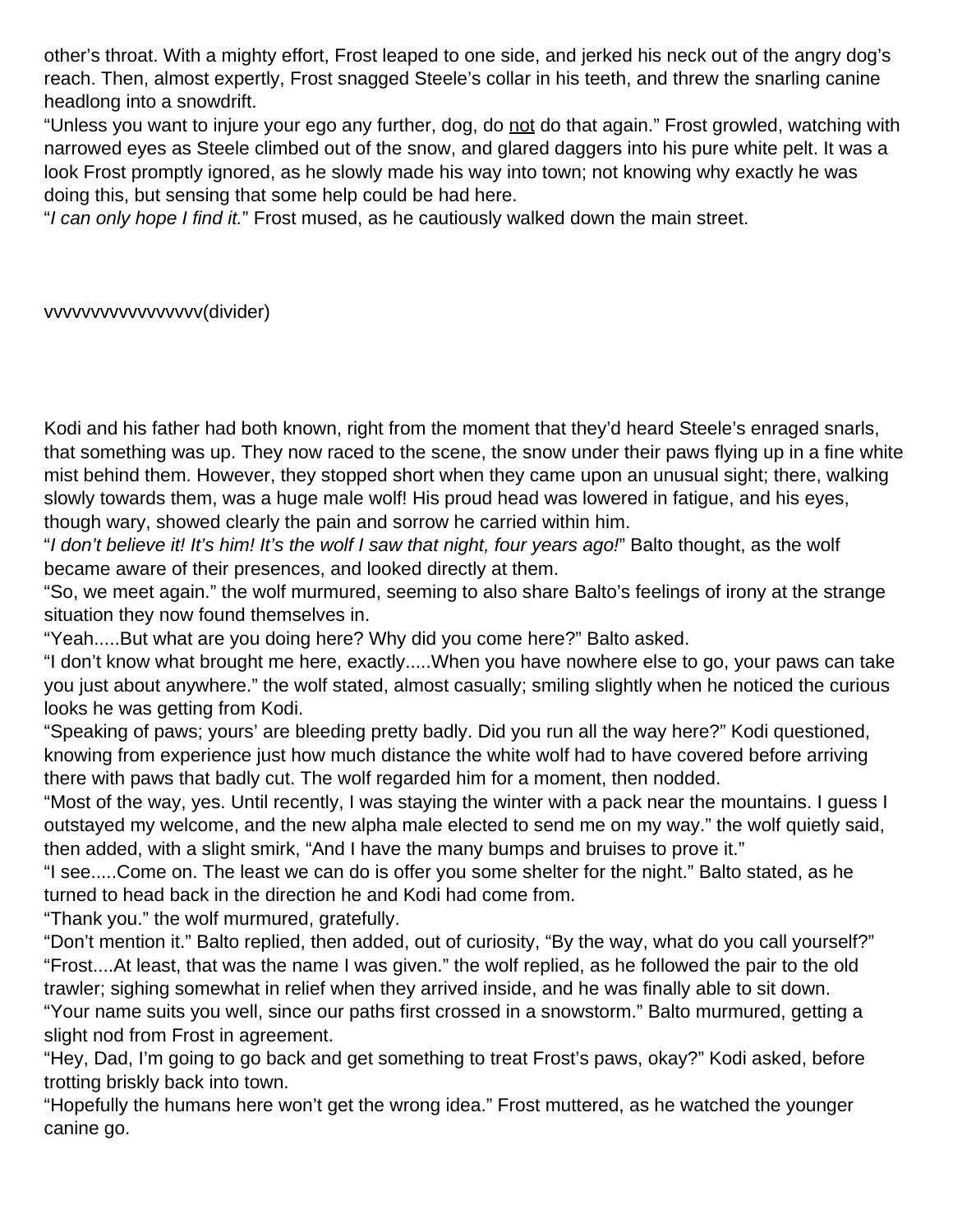"I guess we'll soon see.....By the way, I'm going to drop by later with some food. Also have to make sure Steele doesn't raise a fuss about your being here." Balto said; getting a nod of approval from the wolf for his foresight.

"Go to it, then. I will more than likely sleep till one of you returns, anyway." Frost assured him, and as Balto started to walk away from the old boat.

"What a strange turn of events, this is! The one who had helped me regain my lost confidence, is here.....It seems I will finally be able to repay the debt I owe him!" Balto mused, as he galloped back into town, intent on the task at hand.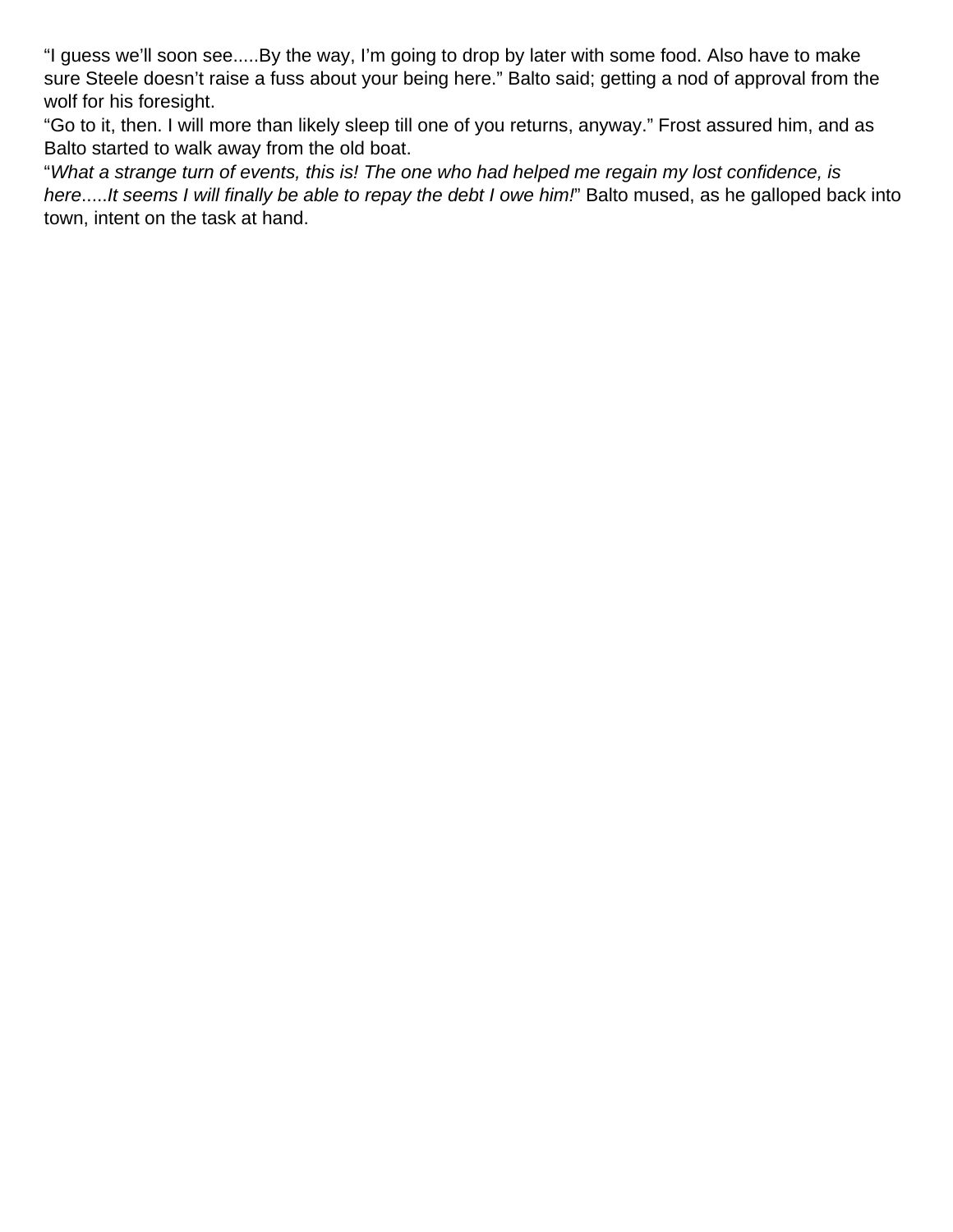# **2 - Another Strange Twist**

<span id="page-5-0"></span>Chapter Two: Another Strange Twist

The sight of a slumbering white wolf inside of the wrecked trawler had, in no uncertain terms, almost given him a heart-attack. Boris was still collecting his wits, when Muk and Luk, the two resident polar bear cubs, had trundled up and gotten a look at the newcomer.

"Do ya think he's stayin', Uncle Boris?" Muk asked; for once keeping his voice soft so he wouldn't disturb the sleeping canine.

"No way of telling." Boris muttered, then thought, "But he isn't going anywhere, anytime soon.....His paws have seen to that."

vvvvvvvvvvvvvvvv(divider)

Jenna sighed, as she woke from slumber; the vigorous kicking from her unborn pups bringing her back from the land of dreams.

"I'll be glad when I can finally get a full night's sleep again! This makes the fifth time in a few hours!" Jenna mused, ruefully, as she made her way to the door and barked to get let out (since she was now too big to fit through the pet door). Within minutes, she was standing in the snow beyond the door; her ears pricking when she heard what sounded like a commotion in the direction of the wrecked trawler. "Wonder what's going on now?" she wondered, as she slowly made her way in the direction. Eventually, she did get there, and was surprised by what she found, sleeping within the old boat's hull.

"A wolf! But what is he doing here?" Jenna silently asked, as she cautiously edged her way towards him.

"You sure about that, Miss Jenna?" Boris asked, as he appeared beside her; startling her slightly. "Boris! Please don't do that!" Jenna gasped, in surprise; backing away from the wolf as she said that. "Sorry. What are you doing this far away from home? And with a belly full of pups, no less?" Boris asked, as he pointed out Jenna's distended belly with an arched eyebrow.

"Just curious about what is going on. I heard something happen, and came out here to find out what it was. I didn't realize that.....well....." Jenna trailed off, yet gave the wolf a sidelong glance in an effort to complete her thought. A thought that went unfinished, when she found herself gazing into the wolf's tired amber eyes.

"'Well' what? That a wolf is resting just outside of your town?" the wolf asked, wearily. Jenna nodded. "Yes.....What brought you here?" Jenna asked, hesitantly.

"This and that......Mostly my paws are too badly cut up to continue." the wolf murmured; noticing that Jenna seemed nervous and wary of him, and speaking softly so he wouldn't scare her. At this, Jenna looked down, and saw that what the wolf had just said was true; his paws were a mess of lacerations, almost all of which were bleeding heavily.

"They look serious...." Jenna said, as she, without even realizing it, entered the boat and got a closer look.

"Two dogs have just gone to get something to treat them, and some food......since I obviously can't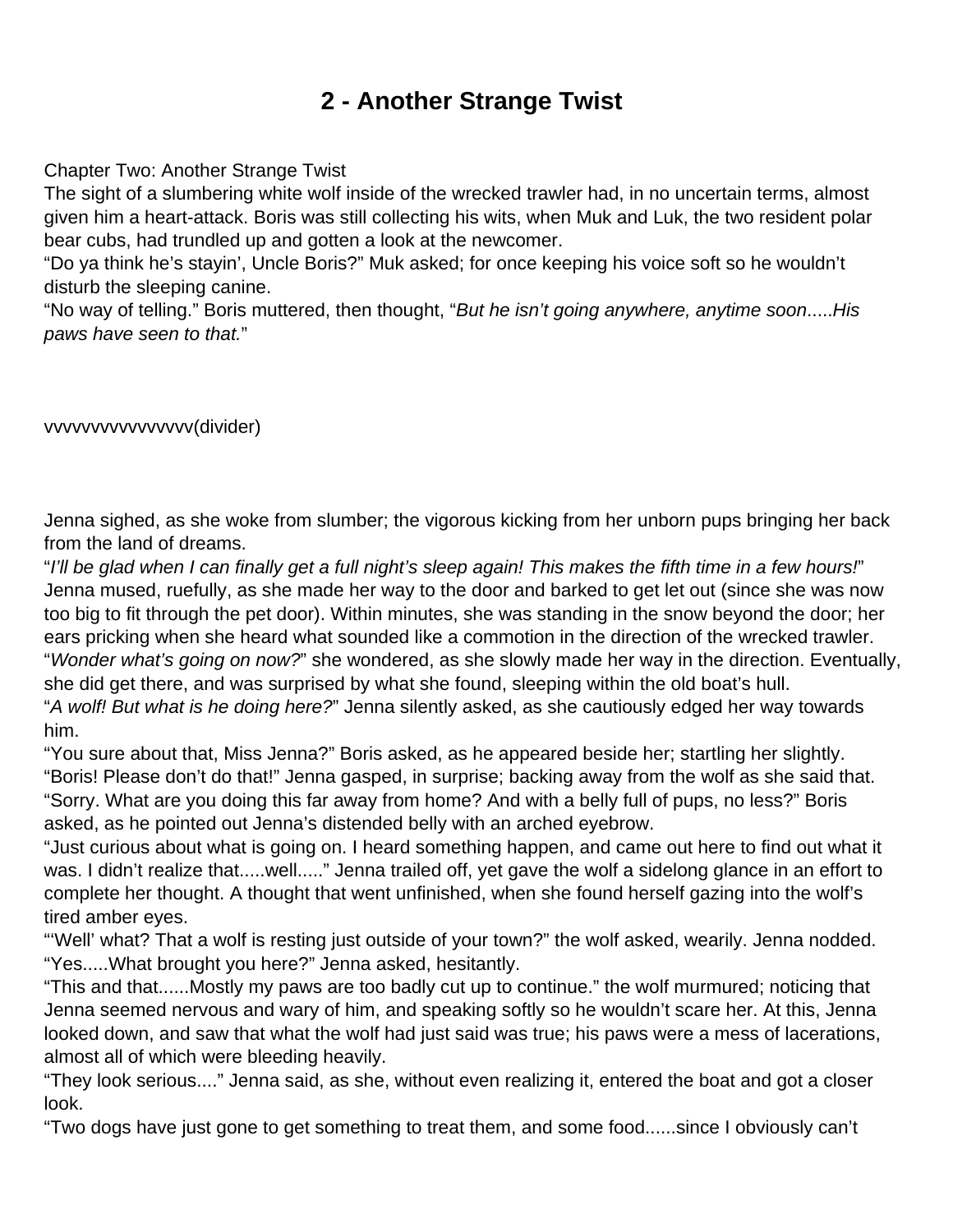hunt, right now." the wolf stated.

"I see....By the way, what do you call yourself?" Jenna asked, as she lay down in front of him. "Frost." the wolf replied, then gave her what seemed to be a concerned look, "Are you sure you should be out here? You look as though you should be searching for a den to birth in, right now."

"I'm fine. I have at least one more week." Jenna reassured him; a bit surprised and touched by his worry for her, even though he had only just met her.

"Balto had told us about a wolf he'd met on the way back. Are you that wolf?" Boris questioned, from the relative safety of the edge of the hole.

"He was one of the dogs that had just left from here, correct?" Frost in turn asked; tilting his head to one side to show that he was curious about where this topic was taking them. Both the snow goose and husky nodded.

"He's my mate, and the father of the pups I am carrying." Jenna added.

"Then, to answer the goose's question; yes. I am that wolf." Frost stated, quietly.

"You deserve our gratitude, then. By helping him regain his confidence, you also indirectly saved Nome......and you saved my human's life, as well." Jenna murmured; giving him a grateful smile, even as she blinked a few tears back. At this, Frost could only manage an abashed look.

"I did nothing special, just gave encouragement where it was needed. That is all. Your mate did the true lifesaving, that night." Frost said, humbly, even as a mischievous glint appeared in his amber eyes,

"Yet, if I had known there would be such a beauty waiting in this town for him, I would have pulled the sled myself!"

"Huh?!" Jenna almost yelped, even as Boris chuckled and shook his head.

"Miss Jenna, I do believe you've just been flattered by a most roguish wolf!" Boris chortled, as he now confidently approached Frost, threw a wing about his broad shoulders, and winked to let the wolf know that he was joking around. Frost arched an eyebrow, then feigned a look of insult.

"I'm not anything of the sort! I just happen to know beauty when I see it!" Frost argued; inwardly smiling when he saw the fervent blush showing through even the fur on her face. Yet, before Jenna could say anything else, her face suddenly took on a wince, and she curled in on herself.

"T-too soon......" Jenna whispered, knowing that the snow goose and wolf would know what she meant. Already, Frost could tell that her scent was changing; her body readying itself for birthing. And after that, he noticed an even more disturbing scent.....

"Is there anything here we can transport her on?" Frost asked, as he abruptly stood and made his way towards the hole in the hull.

"Not here." Boris replied, worriedly, as he placed a wing on the husky's shoulder to try and comfort her. "S-sled.....M-my human's......s-sled......" Jenna moaned, almost incoherently.

"Where is your home? And where can I find the sled?" Frost questioned, gently.

"S-second......to last house......near the edge......of town......Th-the sled.....is outside.....near the back door......" Jenna whimpered; struggling to articulate through the contractions.

"I'll be back as soon as I can. Hang in there." Frost murmured, as he leaped out of the ship and raced back towards town; ignoring the blood flying from his paws as he ran.

"I'm not going to let another litter die.......nor am I going to let another female share in my mate's fate. That much I swear." Frost thought, as he dashed past surprised humans and dogs alike, in his self-imposed race against time.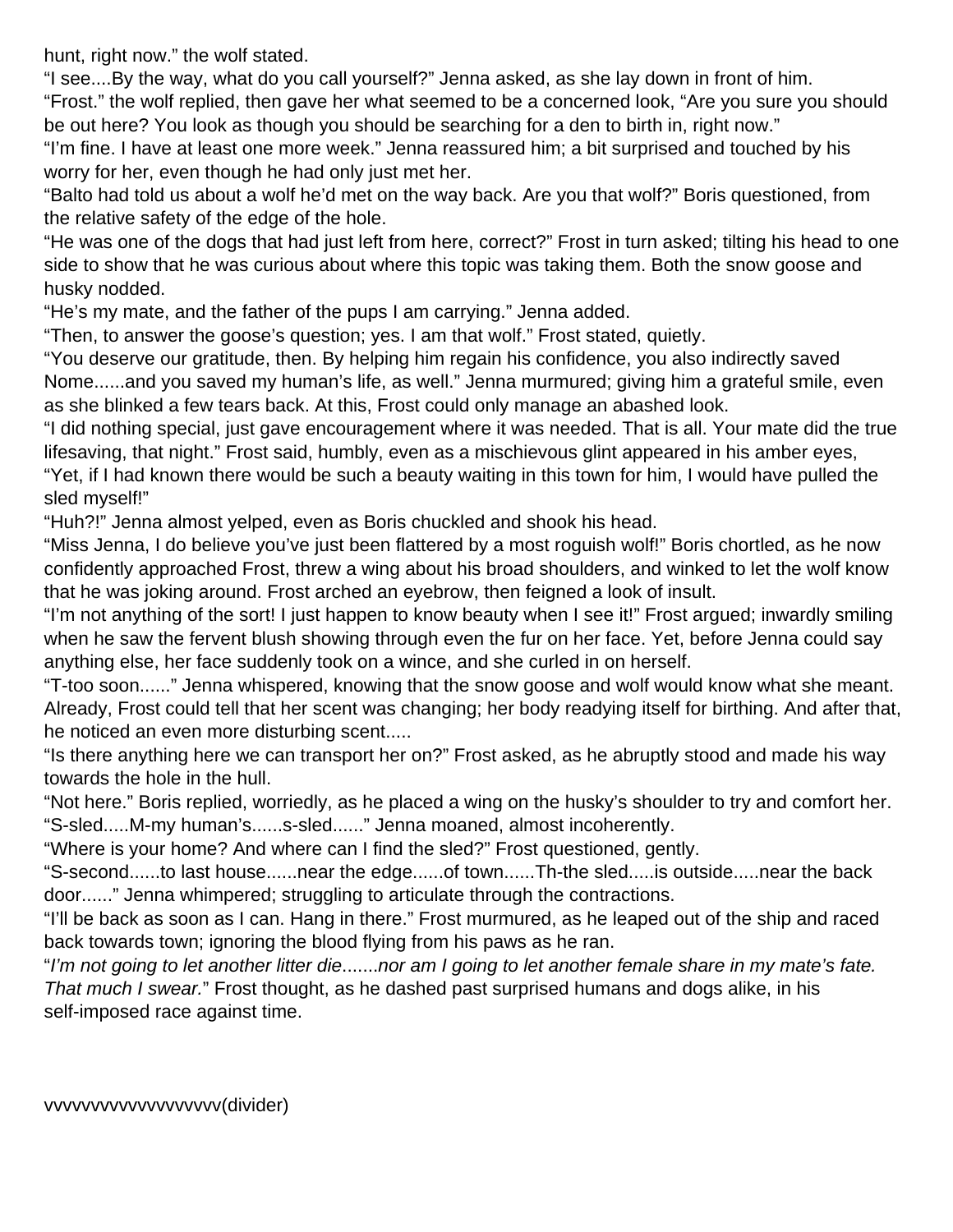Kodi could tell that something was wrong, when he heard the shocked cries and yelps coming from the street, and emerged from his owner's home to see Frost charging towards his parents' house. "What the blazes is going on here? Doesn't he know how dangerous it is to do this?" Kodi wondered, as he took off after the white wolf; curiosity urging him to see what had brought the larger canine back into the awakening town. It was when he was a few paces away from the house that the wolf raced away again, but this time dragging a child's sled behind him; the harness clutched tightly between his teeth. "What is he doing?! Has he lost his mind?!" Kodi's mind asked, staring in mute shock at the wolf's retreating form for a few moments, before racing after him.

vvvvvvvvvvvvvvvvvvvvv(divider)

At the same time, Balto was also noticing the disturbance, and could sense that something was very wrong, when he briefly saw Frost swiftly run back out of town with the sled behind him. "Has something happened? If so, then what?" Balto silently questioned, as foreboding settled itself firmly within him, and he took off after the rapidly moving wolf; the food he'd managed to get for said wolf flying free as he did so.

vvvvvvvvvvvvvvvvvvvvvv(divider)

By the time Frost returned with the sled, he could tell that the birthing had begun in earnest; the scent of blood and water had reached his keen nose even before he was close enough to be seen by Boris. "I've brought the sled." Frost stated, as he cautiously stuck his head into the hull; knowing from experience that Jenna would instinctively defend herself and her young (unborn or otherwise) if she didn't know who he was by voice. With a nod, Boris turned to look at Jenna.

"Think you can move, Miss Jenna?" Boris asked, as the laboring husky struggled to catch her breath. Jenna managed a nod, before slowly getting to her feet. She was surprised when Frost moved to support her on one side.

"One pup has already been born......And wouldn't you know it, he's pure white too." Boris added, as he wrapped the mentioned pup in the blanket Frost had been lying on before.

"Let's just hope that that isn't a sign of what's to come......" Frost muttered, as he helped Jenna lie down on the sled, then returned his attention to Boris, "Be sure to put the pup close to his mother, and then adjust the harness. I'll pull this sled back into town myself."

"You sure about that, wolf?" Boris asked, not quite believing what he'd just heard; this wolf wanted to be strapped to the sled?!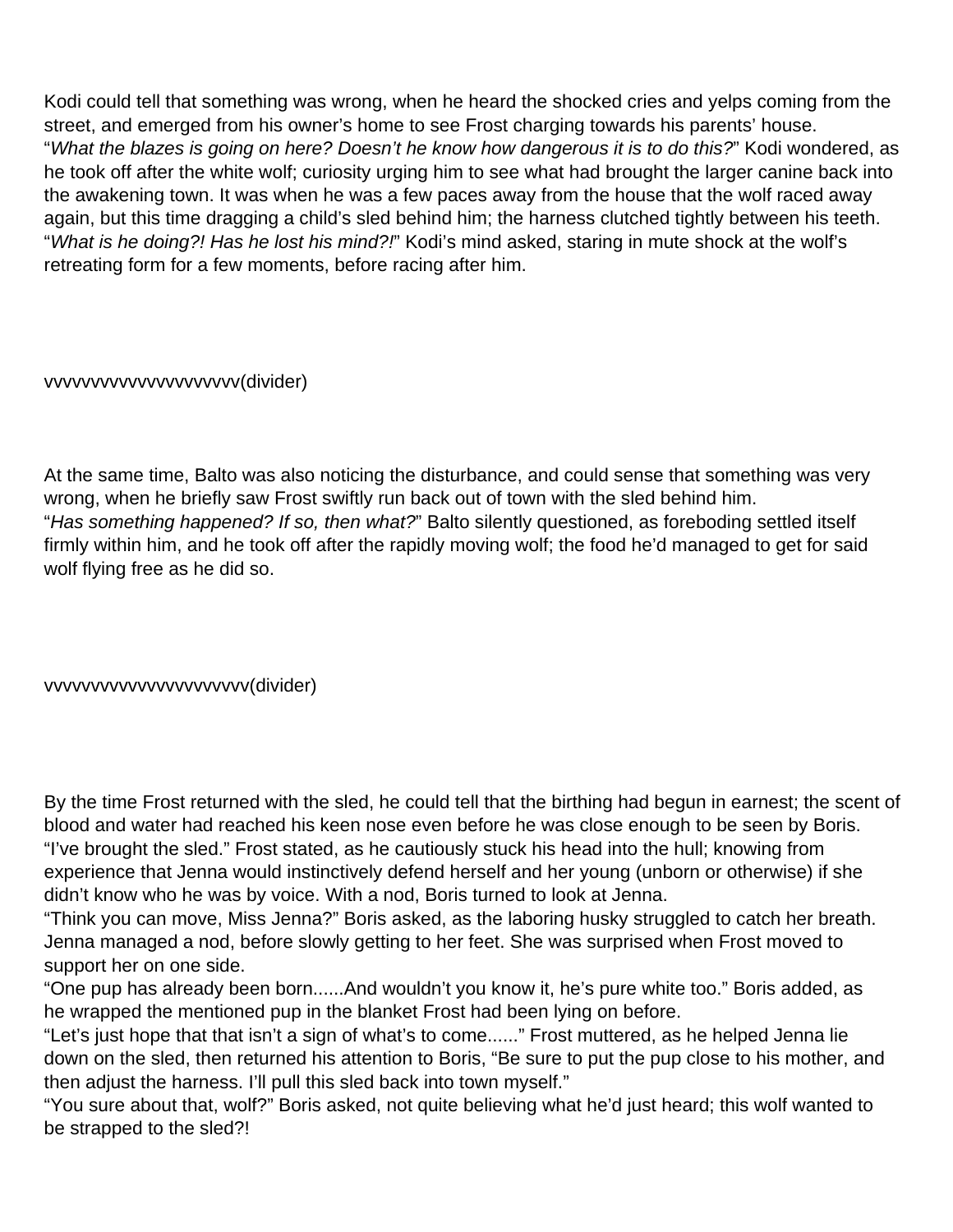"Quite. With the townsfolk now fully awake, even two dogs will have some difficulty getting here before the rest of the pups arrive......and we don't know how many she's carrying. I would rather avoid risking the pups' or their mother's lives by being over-cautious with my own safety." Frost said, boldly. "Right......" Boris agreed, as he hurriedly adjusted the leather straps to fit on the white wolf's larger frame. When that was done, Frost ushered for the goose to get on the sled as well, and hold Jenna down.

"Hang on! This is going to be a bit rough." Frost warned, then surged forward. Through the haze Jenna's mind was currently in, she could feel some amazement at the wolf's strength. The small sled was almost flying across the snow; at some points not even touching it, as he rushed back to town. "If it weren't for the fact that he's a pure wolf, I would swear that he was an incredible sled dog, himself!" Jenna mused, distractedly; not even noticing when the wolf-drawn sled rushed into town and swiftly ended up in front of her home.

"Frost!" two male voices shouted, as their owners galloped over to him. To the wolf's evident relief, there was Balto and Kodi; panting with exertion, yet their eyes widening when they saw Jenna on the sled.

"Mom! Are you okay?!" Kodi yelped, as he rushed over to her side.

"Th-they're coming early....." Jenna panted, as Boris showed them the newborn that lay nestled in the blanket near Jenna's belly.

"I see....." Balto muttered, then glanced at Frost; a new appreciation for the white wolf's courage emerging within him.

"Get your humans' attention, Balto. Your mate needs the help and shelter only they can provide, now." Frost said, as the wolf-dog nodded and rushed up to the door; scratching at it for all he was worth. "What about you, Frost? How're you holding up?" Kodi asked, concernedly.

"My paws hurt like hell, but at least the following pups will arrive in safety.......That dog I'd met earlier......his scent was far too close for my liking. He'd kill those pups, if he had the opportunity." Frost replied, grimly.

"Steele......Then you did the right thing, then......Thank you." Balto said, gratefully; returning to their sides when he heard the humans' footsteps coming towards the door.

"Think nothing of it." Frost replied, honestly, then looked up when the front door opened, and a red-haired little girl rushed out.

"Jenna! Daddy, Jenna's having her puppies! Hurry!" the girl shouted, urgently; ignoring the fact the sled not only had her pet husky and a newborn puppy on it, but a snow goose as well. Nor did she realize that a wolf was currently strapped to the small vehicle, until her father got a closer look.

"Rosie! Get away from there! That isn't a dog at all! It's a wolf!" the man yelped, when he'd picked Jenna up, and then carefully backed away. At this, the little girl turned and gave Frost a confused look; how on earth had a wolf ended up harnessed to her sled?! With the boldness only a child could show, Rosie slowly approached Frost, and held out one of her hands. Confused to no end about this, Frost at first sniffed the proffered hand, then gingerly placed his right forepaw in it! At this, even Balto and Kodi exchanged stunned looks; they certainly hadn't seen this coming!

"Well I'll be......" the girl's father muttered, when he'd seen the unbelievable happen right in front of him, then noticed that blood was dripping from the paw Rosie now held in her small hand, and that it stained the snow beneath the three on the ground.

"He's hurt! His feet are bleeding! Daddy, let's help him! Please?" Rosie begged. With a longsuffering sigh that seemed to tell Balto, Kodi, and Frost that he might end up regretting it, the man then nodded. "Let's get Jenna inside and comfortable first, then we'll see what we can do for him, okay?" the father asked; and got a fervent nod from his daughter as an answer.

"Okay!" Rosie agreed, then started to remove the harness from the wolf's powerful frame.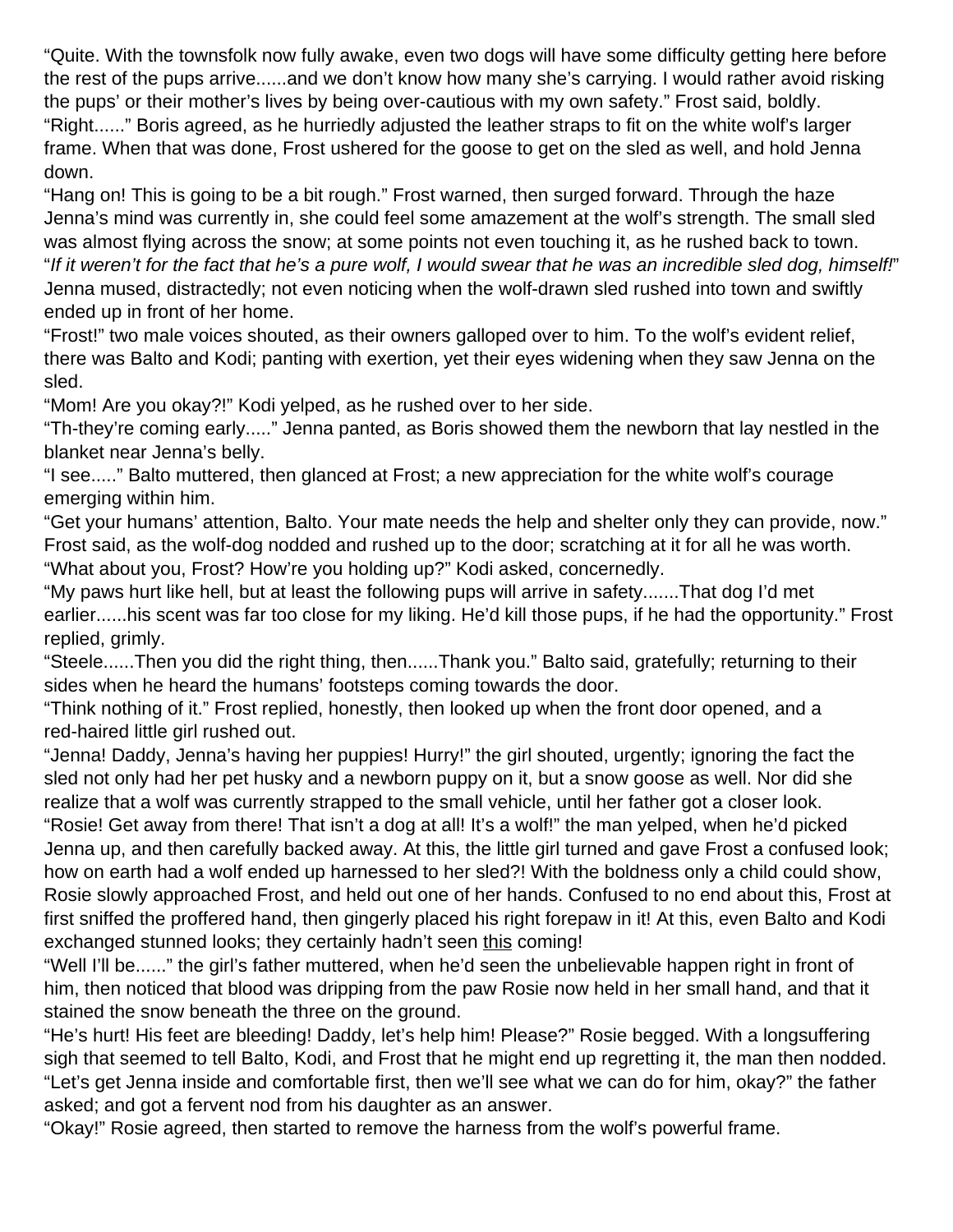"Such an odd turn of events, wouldn't you say?" Frost asked, when he'd watched the humans return inside, then usher for them to follow.

"Yeah.....But at least it looks like you won't have to worry about your paws, or where your next meal will come from......Rosie seems to have adopted you, as well....." Balto murmured, as they stepped inside, and the door was closed behind them.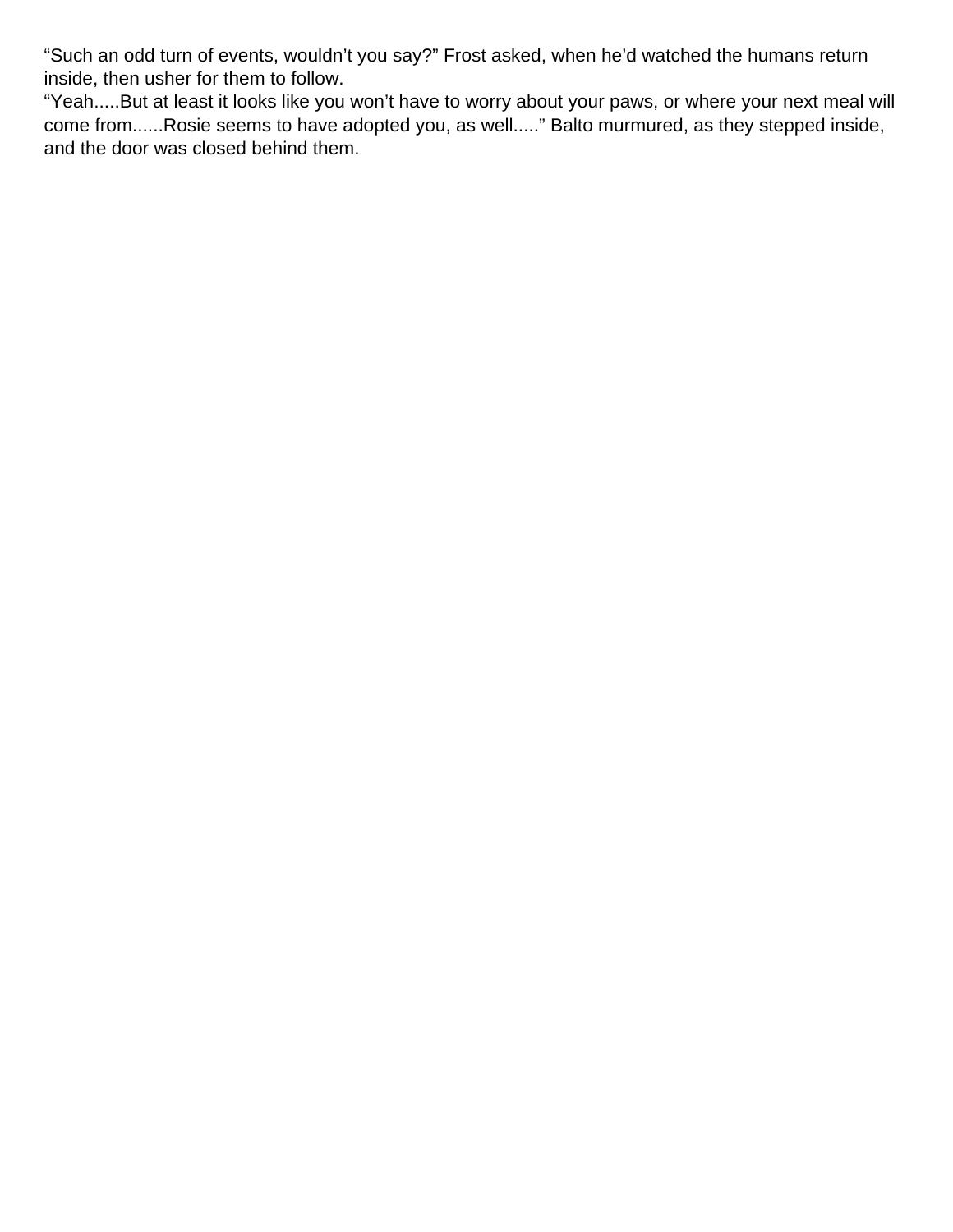### **3 - More Unusual Twists**

<span id="page-10-0"></span>Chapter Three: More Unusual Twists

To say that the humans were surprised by how quiet and seemingly gentle Frost acted was an understatement. With the boundless patience only a pet dog would show, Frost allowed Rosie's father to treat and bandage his injured paws.

"You're not taking offense at this, are you?" Balto later asked, when he and the white wolf had lain down in front of the fireplace.

"No. Why would I?" Frost in turn questioned; sighing with relief that the weight was off of his now-bandaged paws.

"I just couldn't see you as the type who would accept help and shelter from humans. You'd seemed too independent and wild back then." Balto said; surprised when Frost snorted slightly, and shook his head.

"Even a so-called 'symbol of the wild' needs some leisure time every now and again......And after what I've been through, I think I'm at least a little deserving of it." Frost replied, then ruefully added, "Though I must admit, in some ways I am envious."

"Why?" Balto heard himself ask.

"You've got a beautiful and loyal mate. If I thought I could get away with it, I'd find one like her." Frost said; the mischievous glint returning to his golden eyes when he saw Balto's almost dumbfounded expression. Then, with an almost exasperated sigh, Balto shook his head, then gave the wolf a grave look.

"You'd said that Steele had been dangerously close by when Jenna started giving birth. How close was he?" Balto asked, quietly; almost afraid of what the answer would be.

"Close enough that he was a danger to her and the pups......He was coming from downwind, so I almost didn't catch his scent until it was nearly too late. We got lucky this time, Balto, but I can't say if luck will save her, next time." Frost murmured, looking up when Rosie ran in and excitedly hugged his neck, and then Balto's.

"Eight! Jenna had eight puppies, this time!" Rosie shouted, in delight; unaware that the white wolf was giving her a bemused look.

"Eight......I wonder how many will turn out to act more like wolves than dogs, this time?" Balto mused, aloud, when the child had bounced away again.

"I take it one turned out that way in the last litter?" Frost questioned.

"Yeah. My daughter Aleu." Balto muttered, as he remembered what had happened that time, and instantly started dreading the next time. Frost only chuckled at the chagrin on the mixed-breed's face, and shook his head.

"I heard something about her in my travels. She's in Nava's pack, isn't she?" Frost asked. Balto nodded.

"She joined that pack last winter. I wonder how she's doing now?" Balto sighed, with true parental concern for his headstrong daughter, in his voice.

"Last I'd heard, they're doing well. She hasn't chosen a mate yet, though." Frost stated, then yawned and glared at the roaring fire behind them, "The main concern  $L$  have now, however, is why this confounded fire is making me sleepy."

"Something you'll have to get used to, I guess, while your paws heal." Balto said, smiling when he saw how drowsy the larger canine already was.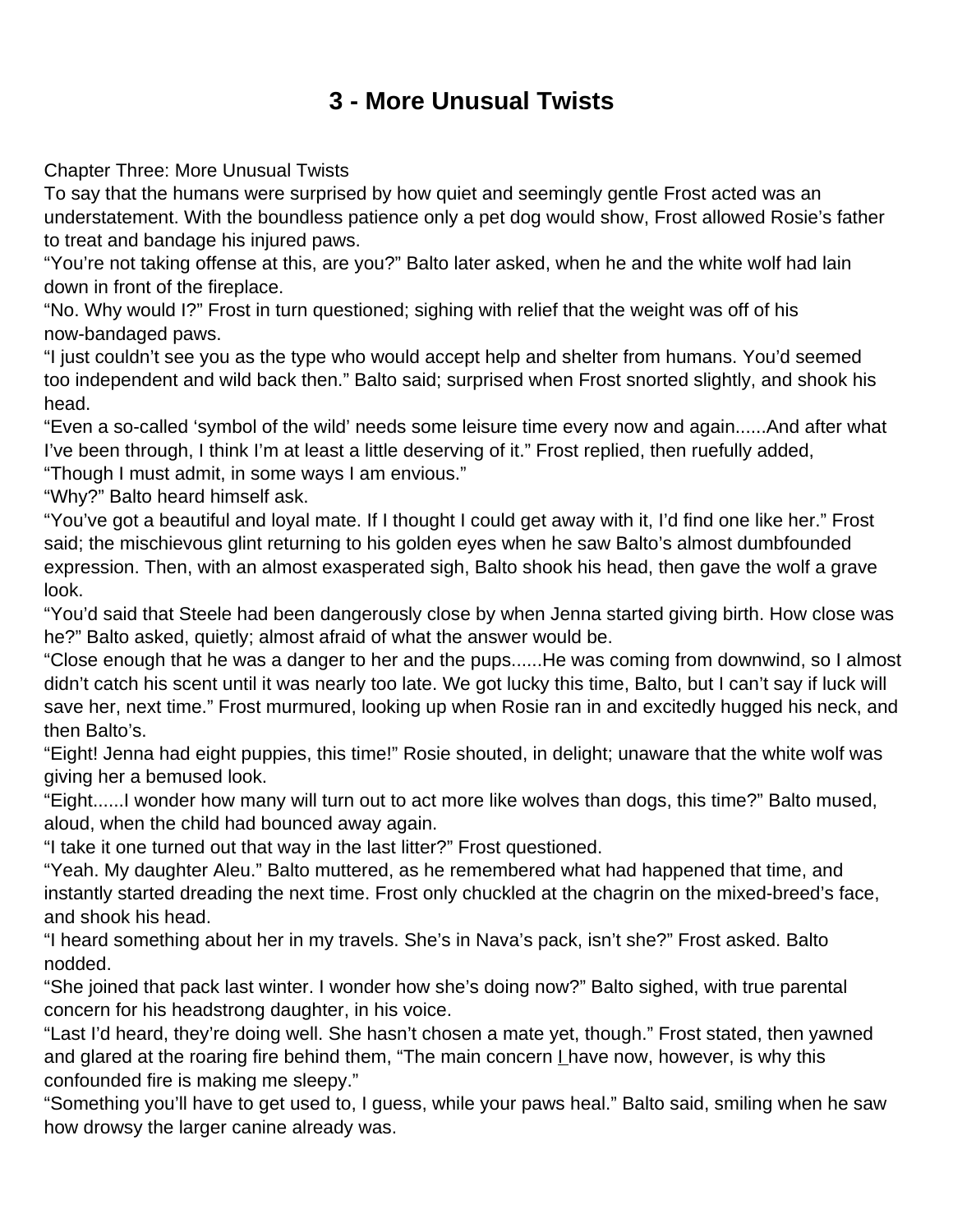"I suppose so." Frost muttered, as he lay down on his side, and started to drift off.

"Sleep well, my friend. You've earned it." Balto thought, as the wolf finally fell into deep slumber, and he got up and walked over to the room where Jenna now lay. When he arrived, he could only feel his heart swell with pride, at the sight before him. Jenna was diligently nursing her new litter; gently nudging and licking the pups in turn, to be sure that they were all there.

"They look beautiful, Jenna." Balto softly said, as he approached, and gazed at the tiny bundles of fluff. As before, a good number of them had their mother's red-brown coat, and two of them had his drab wolf-brown coloring. The only one that really stood out was the white pup.

"We'll have to think of a good name for him." Jenna said, as she also gazed thoughtfully at the pure white puppy.

"Yes. He's descended from a white wolf, and was rescued by another today." Balto murmured, as he quietly remembered his mother, and her pure white pelt.

"That reminds me; when we left the boat, Frost said something strange.....When Boris told him that this pup had his coloring, he'd said something to the effect that he 'hoped it wasn't a sign of things to come'. Does he consider himself bad luck?" Jenna asked, concernedly. Balto could only shrug. "It seems that way, but I can't be certain. He seems to have had a rough time of it, recently, so I guess that's why he'd said that. In any case, he can't be as bad as he thinks he is, since he saved your life, and those of these puppies, as well." Balto stated, as he again smiled proudly at the pups, and then her. "That's true. I guess, all we can do now, is make sure no one raises a fuss about him being here. He deserves some time to recover from his own hardships." Jenna said; seeming surprised when Balto gently nuzzled her, then sighing and leaning into his warmth.

"Leave that to me. If any rumors have started, then I'll just tell them of what he'd done today, in spite of the injuries to his paws. Rosie and her parents have already seen the result of his courage, and will probably tell the rest of the humans. Don't worry. Nothing will happen to our family's hero." Balto reassured; his tone of voice telling the husky that much. He felt her nod gently, and then lay her head down alongside the puppies; releasing an exhausted sigh as she did so. For a few moments more, Balto contentedly watched as his family slept; more thankful now than ever, that the white wolf was there. "I guess what the humans keep saying about guardian angels is true......." Balto mused, then quietly made his way to the pet door; knowing full well that the task before him would be even more daunting than that to pull the sled with the antitoxin up the ravine, four years earlier.

"How on earth will I keep the rumors from spreading? And what kind of damage has Steele added to it?"

vvvvvvvvvvvvvvvvvvvvv(divider)

The boiler room was abuzz, as Kodi tried to answer his teammates' and the neighborhood dogs' questions about the strange newcomer that had arrived in town like a whirlwind.

"Is he really a wolf, Kodi?" one dog asked, curiously.

"What's he like? He isn't a savage, is he?" another questioned, almost fearfully.

"He was pulling a sled this morning! How had he managed that?" yet another queried, as the rest of the dogs pressed forward; asking a myriad of questions while doing so.

"All right, back up a bit, everyone! Don't crowd Kodi too much!" Balto's voice shouted, good-naturedly, as he made his way through them.

"Dad! It's about time you got here! I've been up to my ears in this for almost an hour, now!" Kodi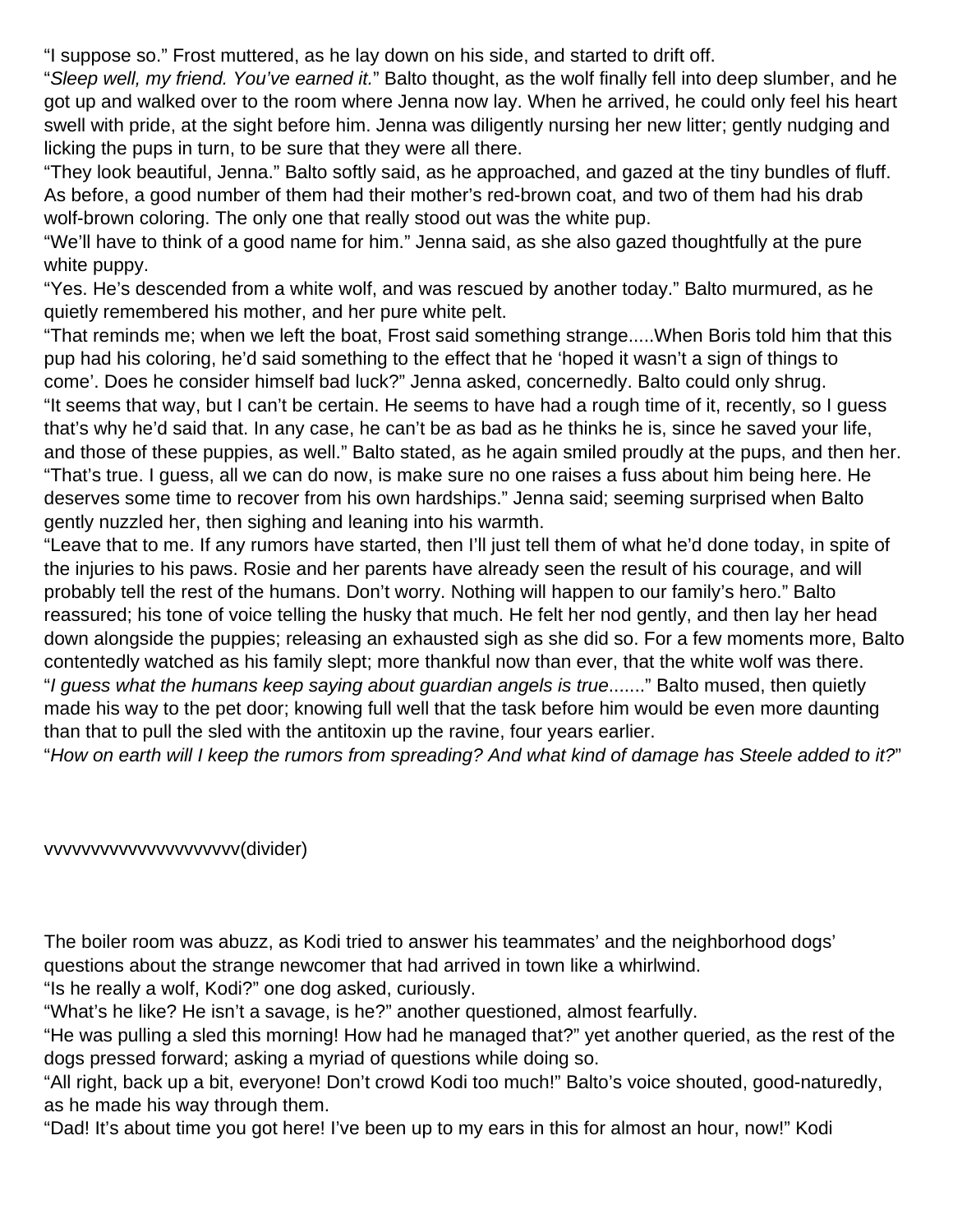hissed.

"Sorry about that, Kodi." Balto apologized, then turned and faced the crowd. He could see that some of the dogs were afraid of what the newcomer could do.....Yet, most of them were just curious. Had what they heard about the wolf pulling the sled actually been true?

"To answer your questions, everyone, yes. The one pulling that sled this morning is in fact a wolf, yet he's one of the calmest and bravest wolves I've ever seen. He knew the risks of entering a human town, yet went ahead and did it, since Jenna was giving birth at that time." Balto stated, his words causing a hush to fall over the group.

"But why'd he do it?" Nikki asked, as he approached and sat down in front of Balto; with Kaltag and Star following him.

"Steele." Balto simply said, the gravity in his tone telling them all they needed to know.

"I'm surprised that coward is still here." Dixie growled, angrily; remembering how distraught Jenna had been at one point during that awful night, four years prior.

"Coward or no, he's still a threat. Even Frost knew this, and he did all he could to protect Jenna and the pups from him, even with his own injuries to contend with." Balto murmured.

"Frost? Is that the wolf's name?" another dog asked, curiously.

"Yes." Balto replied. He listened as a slight murmur rose from the group before him, yet breathed a sigh of relief when they returned their gazes to him. In their eyes, he could see the trust they had in him, and his words.

"We'll trust ya on this one, Balto. And I'll be the first to agree with ya that what Frost did took a lot of guts. More than what Steele has, now." Nikki said; speaking for the rest in this instance.

"Thanks, everyone." Balto murmured, grateful that he hadn't had to promise to run the wolf out of town, and that the conversation hadn't even headed in that direction.

"No problem. Just one thing." Nikki said, as a slight grin appeared on his round, usually dour face. "What?" Balto asked, curiously.

"I wanna be able to meet the guy soon, even though he's a wolf." Nikki stated.

"I'll see what I can do. He isn't going to feel like walking very far for a while yet, since his paws are just beginning to heal......But he'll probably agree to meeting some of you." Balto replied; noticing when Nikki exchanged glances with Kaltag.

"Anything else you guys want to add?" Kodi asked, breaking his silence and approaching them, as well. "Not really.......Just a crazy thought......Wonder if he'd agree to it?" Kaltag mused aloud.

"What kind of 'crazy thought'?" Kodi asked, curiously, as the group got closer to the trio so they could hear what was on Kaltag's mind.

"Wonder if that wolf would agree to pulling a sled full-time, after his paws heal? I'll bet he'd put even Steele's record to shame!" Kaltag said, thoughtfully. At this, Balto's jaw dropped; a wolf leading a sled team?! It was indeed a crazy idea!

"But......considering how calm he was, when Rosie was removing the harness earlier......would he be well suited to doing it, after all?" Balto wondered, as he made his way out of the boiler room, and down the street towards home; his mind taking in all sorts of possibilities for the white-furred wanderer, and his future if he did indeed remain in Nome.

Vvvvvvvvvvvvvvvvvvvv(divider)

"Me? Lead a sled team? Quite a leap of faith, wouldn't you say?" Frost asked, after he'd been told all of what had occurred after his daring move.

"I would say so. Rosie's father has already turned down two mushers who have wanted to make you into their 'lead dog' for their teams, since your paws are still in bad shape. One of those teams is the